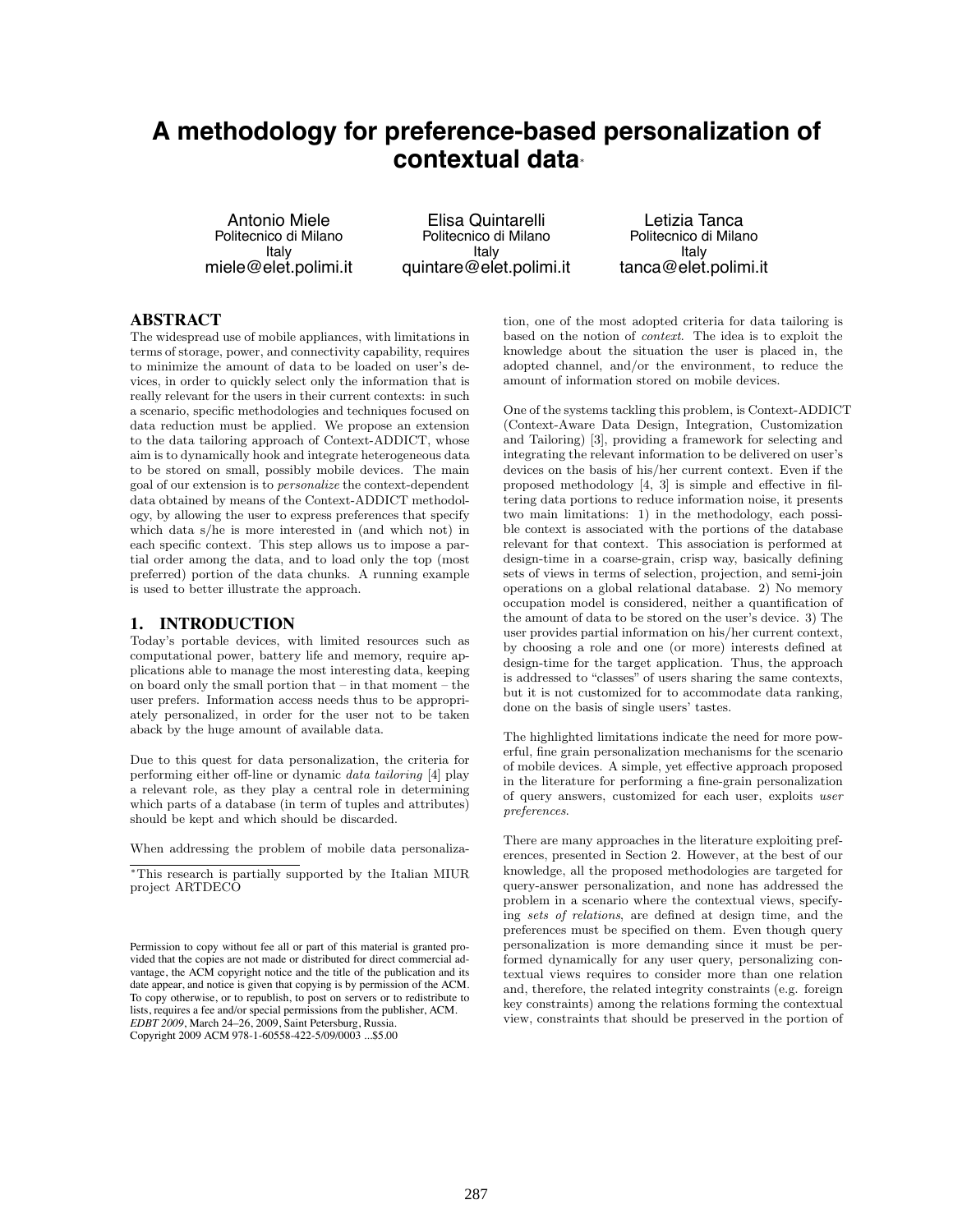data stored on the user device.

Goal and contributions: extension of Context-ADDICT system by adopting an additional perspective for data tailoring based on *contextual preferences*, and specifically: 1) a preference model, performing a more advanced personalization w.r.t. the literature, to express interests not only on tuples but also on attributes; 2) a methodology that, starting from context-dependent views (defining sets of relations), performs a fine-grained preference-based ranking and a successive filtering on both attributes and tuples; 3) the resulting, preference-based contextual views, fit into the user device memory, due also to the application of the  $top-K$ operator, and satisfy foreign key constraints.

The paper is organized as follows. In the next section the related work on preferences are discussed by analyzing benefits and limitations. Section 3 present the running example used throughout our work. Section 4 briefly describes the context model used in the Context-ADDICT framework. Section 5 presents the adopted preference model, while Section 6 describes the methodology and its integration in the Context-ADDICT framework. Finally, conclusions and future work are drawn in the last section.

# **2. RELATED WORK**

Literature on preferences applied in the database field is extensive; however, the research can be grouped into two main approaches, mainly aimed at query answer personalization: a quantitative and a qualitative one [8]. With the *quantitative approach* preferences are expressed by using a scoring function that associates a numeric score with every tuple of the query answer, implying a total order among the tuples of a result set; e.g., a tuple  $t_1$  is preferred to another one  $t_2$  if the score of  $t_1$  is higher than the score of  $t_2$ . A general framework is presented in [2] where numerical scores between 0 and 1 are assigned to tuples on the basis of the matching of specified attribute values. Another framework [14]; allows to express interests in terms of scores on atomic query elements (such as simple selections and join conditions), as opposed to specific attribute values. Since the quantitative approach imposes a total order among tuples, the query answer personalization is easily performed by ordering tuples according to scores and by applying the  $top-K$  operator  $[6]$ . However, the personalization is limited, due to the fact that not every preference relation can be intuitively expressed by scoring functions, and it does not allow to impose orders weaker than the total one.

As an alternative, the *qualitative approach* consists of preferences specified directly by using binary preference relations among tuples. This approach is strictly more general than the quantitative one, and offers a higher expressiveness, since scoring functions can be defined as an explicit preference relation, not all preference relations can be expressed in terms of scoring functions, especially when the order relation is not a total order. Several frameworks have been proposed in literature, by using first order logic formulas [7] or algebraic formalisms using basic preference operators and composition rules [13]; they consider not only the total order relations, but also other types of relations such as the strict partial order or the weak one. As a consequence, the personalization based on ordering and  $top-K$  operators is not supported; thus, novel relational algebra operators have been proposed for embedding the preference application into relational algebra, either through relational operators or by means of special preference constructors which select from their input the set of the most preferred tuples (e.g., Winnow [7], Best [8], Preference BMO [13], and Skyline [5]).

The adoption of preferences for the personalization of data in context-aware frameworks has been also investigated in the literature; in such a scenario, preferences are not general, but depend on the user's current context. In [16], a general framework supporting query answer personalization by means of contextual preferences is presented. Contextual preferences are modeled by associating with each preference rule, modeled as in [2], a description of the context where the rule holds; a hierarchical model composed of a set of multidimensional attributes is adopted for representing the notion of context. The framework provides also strategies for automatically identifying from the user preference repository, called profile, preferences relevant for his/her current context and for ranking the query result.

Contextual preferences, called situated preferences, are also discussed in [12], where the ER model is extended for modeling the context, called situation, and the preferences are expressed with the qualitative approach proposed in [13]. Situations are uniquely linked through an N:M relationship with preferences, stored in an XML repository, implying a more rigid structure with respect to the hierarchy proposed in [16]. Finally, a strategy for automatic extraction of preferences from the user history is retrieved from [11].

In [17], description logic is used for defining a knowledgebased, context-aware query preference model. The context is modeled by using values of the domains of the relational attributes, and preference rules are expressed with the quantitative approach. Scores are computed based on a probabilistic model for information retrieval, on the basis of the user history [18]. In the implementation, a mapping is defined between description logic concepts and relational ones and reasoning is used for establishing the preferences holding in the current context. Finally, we mention the framework proposed in [1] that adopts a qualitative approach, without a description of the context model since the context is intended as values taken by each considered tuple.

More recently, two proposals have focused also on the personalization of the schema of query results. In [9] the authors propose an algorithm for the automatic selection of the most "useful" attributes for a query result. This approach could be used as a default case in our methodology, when the user wants to specify his/her preferences only on tuples, by allowing the system to personalize attributes in an automatic way. In [10] the authors propose efficient algorithms to evaluate positive preferences over discrete attribute domains of a single relational table. The proposal lack of generality because it does not consider the possibility of specifying join conditions on multiple tables and the presence of constraints between relations.

To sum up, the approaches we have described focus on the personalization of a single query result set; our work aims at personalizing data views composed by several relations, de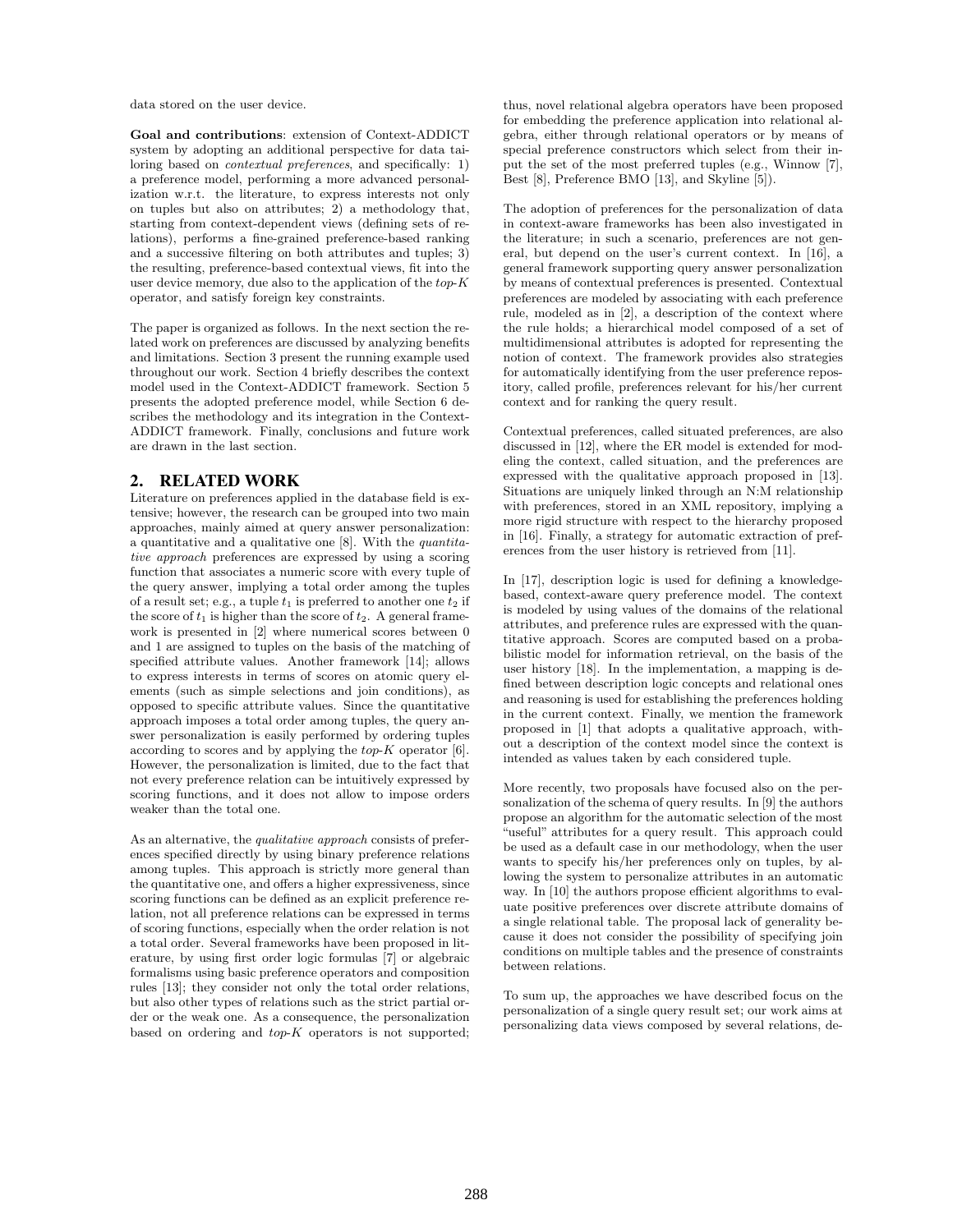fined by views over a global database, where foreign key constraints are specified. Therefore, this work partially draws on the presented approaches and it focuses on a wider scenario; in particular, it extends the proposal [16], which is in our opinion the most similar to the Context-ADDICT philosophy.

#### **3. RUNNING EXAMPLE**

The example considered in this work is the scenario of a group of independent restaurants joining forces to promote themselves by offering their services through the "Pick-up Your Lunch" (PYL) corporation. These restaurants offer on-line ordering for either pick-up from several pick-up sites or delivery by the joined taxi company, allowing clients to put together their favorite meal also by taking dishes from different restaurants. A web site is used to promote the business, where prospective clients can browse and search restaurants and menus; on the other hand, registered users can also download on their mobile smartphone a small application to perform orders.

All applications composing the information system of the PYL corporation rely on a central database storing all kinds of managed information. The subset of the relational schema of the PYL database considered in this work is presented in Figure 1.

cuisines(cuisine id, description) DISHES(dish\_id, description, isVegetarian, isSpicy, isMildSpicy, wasFrozen, category id) reservations(reservation id, customer id, restaurant id, date, time) restaurant cuisine(restaurant id, cuisine id) restaurants(restaurant id, name, address, zipcode, city, state, zone id, rnnumber, phone, fax, email, website, openinghourslunch, openinghoursdinner, closingday, capacity, parking, minimumorder, rating) restaurant service(restaurant id, service id) services(service id, name, description)

Figure 1: Database schema of the running example

# **4. THE CDT CONTEXT MODEL**

The context model defined in the Context-ADDICT framework is called *Context Dimension Tree* (CDT) [3] and models the notion of context as a tree-shaped structure; the CDT represents as children of the root node the *context dimensions*, each capturing a different perspective of the context: Figure 2 that shows the CDT for the PYL running example. A dimension value can be further analyzed with respect to different viewpoints (called sub-dimensions although referred in general as dimensions), generating a subtree in its turn. In a CDT, black nodes represent dimensions (e.g., interest\_topic) and sub-dimensions (e.g., cuisine, services, etc.); white nodes represent the values the dimensions can assume (e.g., for the interest\_topic dimension, orders, clients, and food). When the number of possible values of a dimension is large (e.g., when they are constituted by a range of numerical values) *attribute nodes* (represented by two concentric circles) are used, and their instances are the admissible values for that dimension (e.g., cost). Similarly, attributes are also used to select specific instances in the set of values represented by a white node. In this case, an attribute node related to a white node expresses a *restriction*

*parameter* which can be used to single-out data pertaining to the required element [3]. The parameter can be a constant value (e.g., "Chinese" for the \$ethid attribute node), a variable name whose value is acquired from the application (e.g., \$data\_range) or the result of a function (e.g., getMile() for the \$mid attribute node). In all cases the leaves of the CDT can only be either white nodes or attribute nodes.

Note that, since the context representation is strictly related to the application scenario, it cannot be a-priori defined and only the dimensions which are meaningful for the target application are included in the CDT.

A context instance, called *context configuration*, is described by means of *context elements*. A context element may have two different specifications:  $dim\_name : value$  or  $dim\_name$ : value(param\_value), where  $dim\_name$  is the name of a dimension, and *value* is a value (possibly restricted by a parameter) for that dimension (e.g., interest\_topic :food). The context configuration is represented as a conjunction of context elements; indeed, it can be written as:

!role : client("Smith") ∧ location : zone("CentralSt.")∧  $class: lunch \wedge cuisine : vegetation \rangle$ 

that represents a client whose name is Smith, who is at the Central Station and is interested in a vegetarian lunch.

Considering the hierarchical organization of the CDT, it is possible to define a descendant relationship on context elements, stating that a context element  $ce_i$  is a descendant of another context element  $ce_j$ , if  $ce_j$  is an instantiation of a dimension in the subtree rooted in  $ce_i$ ; in the same way, the ascendant relationship can be defined. Moreover, to be coherent with the hierarchy, if a context element  $ce_i$ has as ascendant context element  $ce_i$  with an attribute, the context element  $ce_i$  inherits the attribute of  $ce_j$  (and the descendant and ascendant relationships are extended to nodes with parameters); for instance, the context element  $\langle$ type : delivery $\rangle$  inherits the \$data\_range from the ancestor orders and becomes

#### $\langle type: delivery("20/07/2008" - "23/07/2008") \rangle.$

The set of all the context elements that are descendants of a context element  $ce_i$  is called  $desc(ce_i)$ .

At design time, once the CDT has been defined, the list of its context configurations is combinatorially generated. However, given an application scenario and the corresponding CDT, not necessarily all the possible combinations of context elements make sense. The model allows the expression of *constraints* among the values of a CDT to avoid the generation of meaningless ones. In our example, a constraint imposes to exclude contexts including both values guest and orders, since the guests of the Web site do not access the list of current orders. Here we do not delve into the use of constraints, which are thoroughly dealt with in [3]. Once the meaningful context configurations are determined, the designer associates each of them with a view corresponding to the relevant portion of the information domain schema. This process is done by directly writing a query in the language supported by the underlying database or by using a graphical interface. In [3] the view associated with each context is formalized as a set of relational algebra expressions.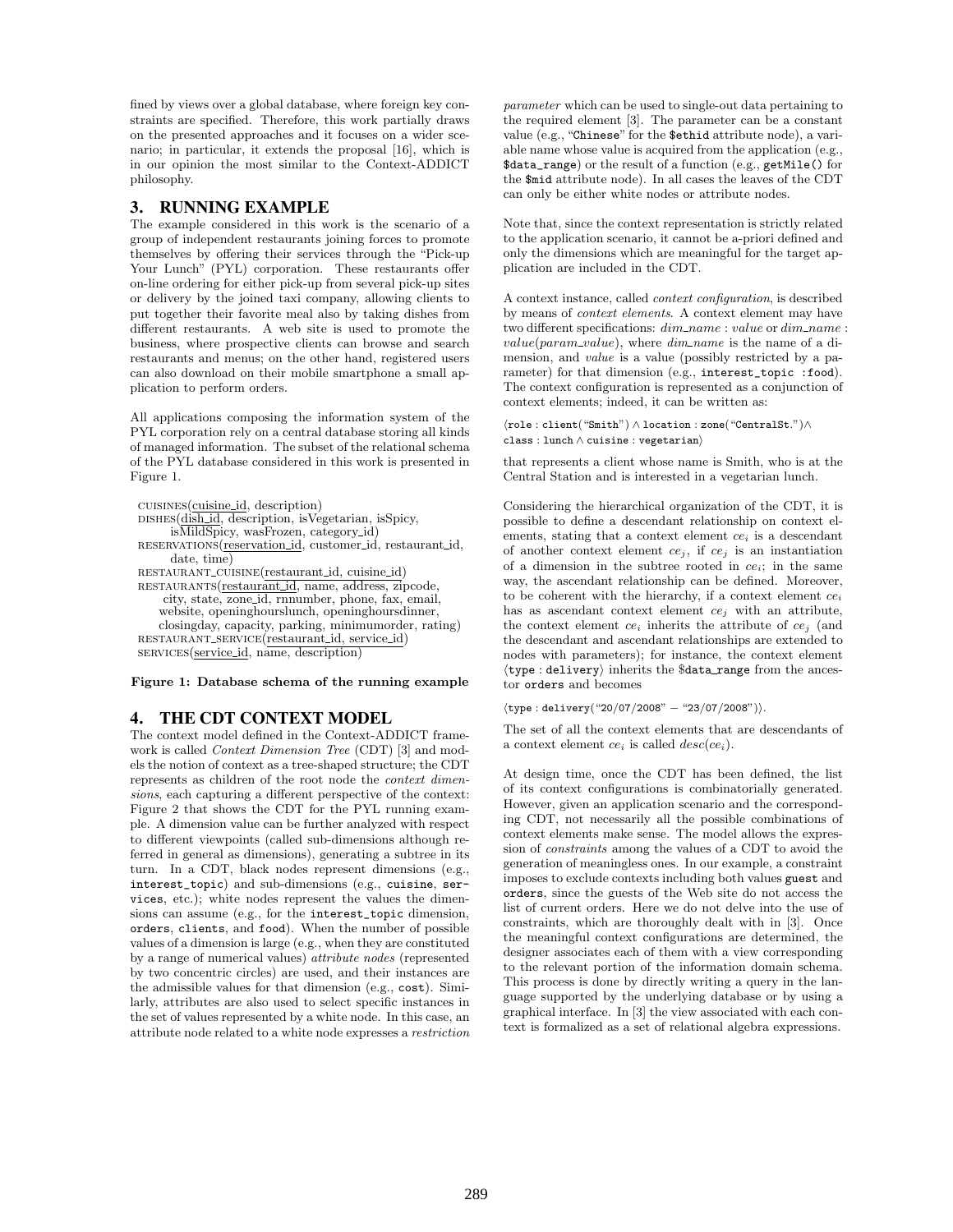

Figure 2: The CDT of our application scenario

#### **5. THE PREFERENCE MODEL**

The preference model defined in this work is more general with respect to those proposed in literature (see Section 2), in that, as shown in Section 2, previous work aims at personalizing the answer of a single specific query posed by the user, to produce a reduced, but ordered, result set; therefore, a single set of tuples is the only item on which preferences are applied. Instead, this work aims at selecting a contextual view of a global database to be loaded on the user device, by filtering *both rows and columns of several relations*, possibly related by foreign key constraints.

Our purpose is to adopt preferences as a mechanism for performing a further reduction (i.e. by filtering the preferred tuples and attributes with the  $top-K$  operator) of the relations composing the contextual view; thus, preferences are not applied to the single table which is the query result set, but to each set of relations composing the view associated to each context. It seems appealing to express preferences not only on table rows, but also on columns. It is worth noting that, even if not completely exploited in past research on preferences, the need for a more powerful personalization mechanism acting on both tuples and attributes is highlighted by several of today's common data-oriented applications; some examples are e-mail clients or multimedia file manager tools, that allow user-defined data filtering and customization of the attributes to be displayed.

Though the methodology proposed in this work can be easily adapted to qualitative preferences, here we adopt quantitative preferences, our choice is motivated by today's trend, shown by common data-oriented applications and web sites, that exploits very intuitive ranking mechanisms based on scores for expressing interest. More precisely, a preference is expressed by assigning a degree of interest to tuples or attributes, by means of scores belonging to a predefined numerical domain; for simplicity, in this work the range of real values between [0, 1] is adopted as score domain. Value 1 represents extreme interest, while value 0 indicates absolutely no interest; in the middle, value 0.5 states indifference. Nevertheless, any other integer or real range can be adopted as score domain; in fact, the only prerequisite of the scoring domain is to be a totally ordered set to compare different score values.

Now we define two kinds of preferences acting respectively on tuples and attributes of a relation. Since they mimic the selection and the projection operators, they are called σ*-preferences* and π*-preferences*.

 $\sigma$ -preference is a generalization of the preference model proposed in [16]. It allows the user to express a quantitative score on tuples by specifying a *selection rule*, i.e. a condition selecting the tuples of a specified relation which are interested by the preference, and a numerical value expressing the score used for ranking such tuples. The formal definition of the  $\sigma$ -preference is the following:

Definition 5.1 (σ-preference). *A* σ*-preference*  $P_{\sigma_i}(R)$  *on the relation*  $R(X)$  *is a pair*  $\langle SQ_{\sigma_i}, S_i \rangle$ *, where* 

• *the* selection rule  $SQ_{\sigma_i}$  *is a query expressed as* 

 $\sigma_{cond_i} r \left[ \times \sigma_{cond_{i1}} t_1 ... \times \sigma_{cond_{in}} t_n \right]$ 

*i.e., by applying the selection operator on the relation* r(X)*, called* origin table*, which is optionally semijoined with subsets of other relations*  $t_1(Y_1), ..., t_n(Y_n)$ *only on foreign key attributes, and*

• *the* score  $S_i$  *is a real number in*  $[0, 1]$ *.* 

*Each selection condition is a propositional formula obtained* as conjunction  $(\wedge)$  of, possibly negated  $(\neg)$ , atomic condi*tions of the form* AθB *or* Aθc*, where:*

- A *and* B *are attributes of* R*;*
- $\theta$  *is a comparison operator* (=,  $\neq$ , >, <, >, <) ap*plicable to the domains of* A *and* B*;*
- c *is a constant belonging to the domain of* A*.*

It is worth noting that the rule is defined as a simple selection, since it just aims at identifying the tuples of the relation where the score has to be applied; projection and other elaborations are not meaningful because they modify the result set schema or produce tuples not in the original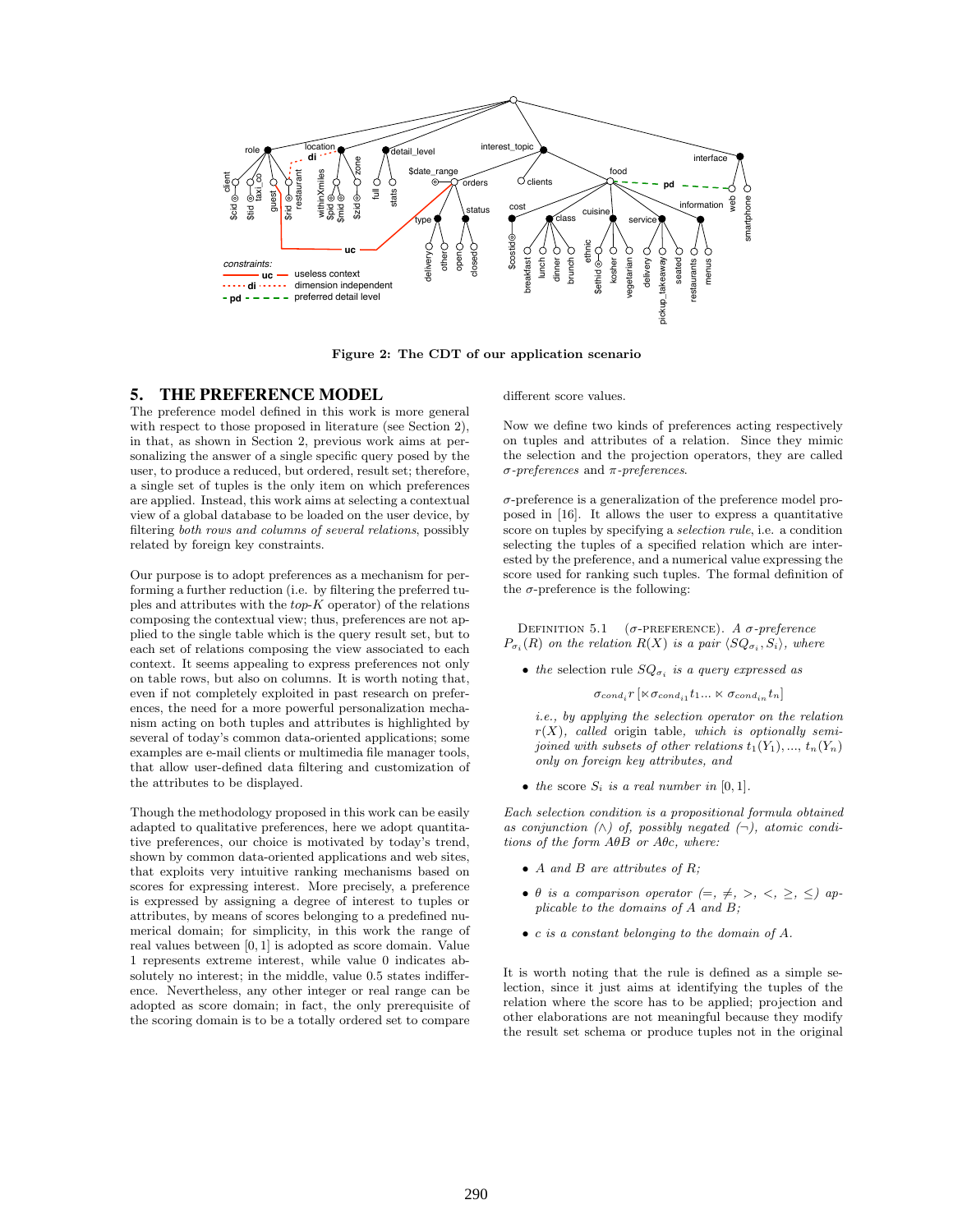relation. By joining the origin relation with other relations on the foreign key attributes, it is possible to extend the domain on which the selection is performed; in such a way an advanced ranking is performed on the origin table by considering attributes of other connected relations. At the same time we do not introduce too complex expressions that may make the algorithms proposed in the next sections more complex. For the same reason a reduced grammar is proposed for the selection condition.

Example 5.2. *Let us consider a customer, named Mr. Smith, who is browsing restaurants' dishes; he likes spicy food very much, and is not enthusiastic of vegetarian dishes. His interests are expressed as:*

```
P_{\sigma1} = \langle \sigma_{\texttt{isSpicy=1}} \left( \texttt{dishes} \right), 1 \rangleP_{\sigma2} = \langle \sigma_{\tt isVegeterian=1}\,(\tt dishes)\,,0.3\rangle
```
*After consulting the menu, the customer decides to make a reservation in a restaurant; as suggested by past experiences, he would like to rank restaurants on the basis of the cuisine types:*

 $P_{\sigma 3} = \langle$ restaurant  $\ltimes$  restaurant\_cuisine $\ltimes$  $\sigma_{\text{cusing. description}=\text{``Mexican''}}$ cuisine,  $0.7 \rangle$  $P_{\sigma 4} = \langle$ restaurant  $\ltimes$  restaurant\_cuisine $\ltimes$  $\sigma_{\text{cusing. description}=\text{``Indian''}}$ cuisine,  $0.3 \rangle$ 

*It is worth noting that in the first situation both selection rules specify a simple selection, while in the two latter selection rules use semi-joins with other tables.*

While the  $\sigma$ -preference acts on tuples of the selected relation, the second type of preference, called  $\pi$ -preference, aims at expressing an interest score attributes. The formal definition is the following:

DEFINITION 5.3  $(\pi$ -PREFERENCE). *A*  $\pi$ -preference  $P_{\pi_i}(R)$ *on the relation*  $R(X)$  *is a tuple*  $\langle A_{\pi_i}, S_i \rangle$  *where*  $A_{\pi_i} \in X$  *is* an attribute of a relation schema  $R(X)$  and  $S_i$  is a constant *real number in* [0, 1]*.*

Even if the idea of assigning a constant score to a specified attribute is very simple and intuitive, at the best of our knowledge, preferences on schema attributes taking into account foreign key constraints are introduced for the first time. In order to obtain a more compact formula, even if its expressiveness is not increased, a compound  $\pi$ -preference can be defined by specifying it on a set of attributes, instead of indicating a single attribute in the  $A_{\pi}$  field of the preference.

Example 5.4. *Let us consider our customer Smith looking for a restaurant for a phone reservation; he is not interested in the full address of the restaurant, but only in the phone number and the zipcode necessary for identifying approximately the zone where the restaurant is. Therefore, he expresses the following preferences:*

 $P_{\pi1} = \langle \{\texttt{name}, \texttt{zipcode}, \texttt{phone}\}, 1 \rangle$  $P_{\pi2} = \langle \textrm{\{address}, \textrm{city}, \textrm{state}, \textrm{rnumber}, \textrm{fax}, \textrm{email}, \label{eq:3}$ website $\}$ , 0.2 $\rangle$ 

A final consideration has to be drawn for both preference types: in our opinion, often it is not meaningful to express

preferences on surrogate attributes such alphanumeric IDs used as primary keys or foreign keys, since they do not carry any semantics, but are used only for data management purposes (e.g., the restaurant\_id attribute of table restaurant). In this way, it happens that no preference is expressed on bridge tables; as it will be presented in the next section, the customization of such relations will be performed as a consequence of the personalization of the relations they refer to.

It is now necessary to relate the defined preference model with the Context-ADDICT context model. To this purpose, the two types of preferences are extended by adding the context configuration representing the situation where the preference rule holds:

Definition 5.5 (Contextual preference). *A contextual preference*  $CP$  *is a tuple*  $\langle C, P \rangle$ *, where*  $C$  *is a context configuration and* P *is either a* π*-preference or a* σ*preference.*

Example 5.6. *Preferences expressed in Examples 5.2 and 5.4 are now contextualized. For instance, preferences*  $P_{\sigma 1}$ , *...,* Pσ<sup>4</sup> *can be associated with a very general context specifying only the role and the customer name, i.e.,*  $C_1 =$  $\langle$ role : client("Smith")), *because they are related to his general tastes. Instead, preferences*  $P_{\pi 1}$ ,  $P_{\pi 2}$  *might hold when the customer, living near Central Station, is at home. Thus, the contextual preferences*  $\langle C_2, P_{\pi 1} \rangle$  *and*  $\langle C_2, P_{\pi 2} \rangle$  *associates these preferences with the context configuration*  $C_2$  = !role : client("Smith") ∧ location : zone("CentralSt.")"*.*

# **6. PERSONALIZATION FRAMEWORK**

The approach for contextual-preference-based personalization is implemented as an extension of the Context-ADDICT architecture: when a context-aware view is materialized by the system, before loading it on the user device, the personalization is performed by means of the preferences expressed by that user that are relevant to his/her current context. The methodological flow (shown in Figure 3) is composed of four main tasks: 1) active preference selection, 2) attribute ranking, 3) tuple ranking, and 4) view personalization.

The personalization is performed in two distinct steps: first on tuples and then on attributes. However, other possibilities can be introduced in our framework: for instance the selectivity of contextual views could be used to guide attribute personalization; moreover, automatic attribute personalization, similar to the approach described in [9], could be considered when the user does not specify any attribute ranking.

The Context-ADDICT mediator is provided with a repository containing, for each user, the list of his/her contextual preferences; this list is called *preference profile*. When the user's device connects to the application server and requires a synchronization of the data view according to the current context, it sends the current *context configuration*, i.e., the descriptor of the context. In step 1, the preference profile is analyzed to select those instances that are relevant for the current context (called *active preferences*). In particular, a preference is active if its context configuration is equal to, or "more general" (see below) than, the current context descriptor. This choice is motivated by the fact that a more general context is related to a wider portion of data, w.r.t.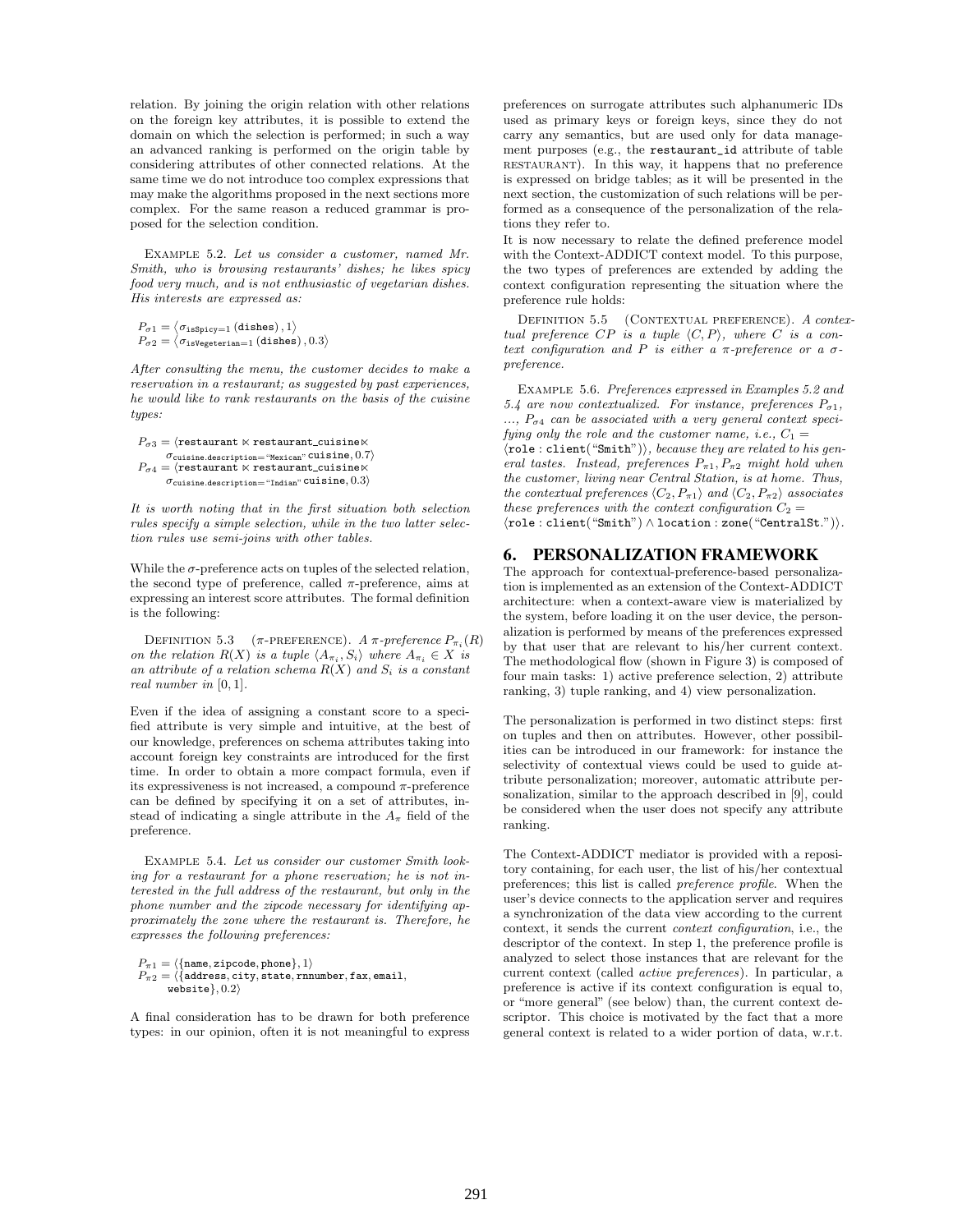

Figure 3: The view personalization framework

the view associated to the current context. Thus, the preferences specified on a wider view can be applied, with an appropriate weight, also to the more refined portion of data associated with the current context.

Then, the set of active  $\sigma$ -preferences and  $\pi$ -preferences are applied on the attributes (step 2) and tuples (step 3) of the view associated with the current context. The result of these two steps is a view with both tuples and attributes decorated with scores. Finally, in step 4, the view is definitely personalized and reduced by discarding the less interesting tuples and attributes. It is worth noting that another relevant issue is related to the mechanisms provided to the user for generating preferences (step 5). These steps are accurately described in the following subsections.

#### **6.1 Relevant preference selection**

The first step of the methodology for view personalization (step 1 of Figure 3) consists in identifying, in the user preference profile, the set of *active* contextual preferences for the current context.

In order to formalize the concept of active preference, we need to define an index of relevance for stating how much a context configuration is close to the current one. Intuitively, it is possible to state that a context configuration A is more abstract than (or dominates) another context configuration B (represented by means of the  $\succ$  operator), if for each CDT dimension, the context elements specified in A are equal or more general than the ones specified in  $B$ ; this happens when context elements of each dimension instantiated in B belong to the descendant set of the corresponding context elements of A. The formal definition is the following:

DEFINITION  $6.1$  ( $\succ$  DOMINANCE RELATION). Let us con*sider two context configurations*  $C_1 = d_{11} : v_{11} \wedge \cdots \wedge d_{1n}$ :  $v_{1n}$  *and*  $C_2 = d_{21} : v_{21} \wedge \cdots \wedge d_{2m} : v_{2m}, C_1$  *is* more abstract

*than*  $C_2$ *, written as*  $C_1 \succ C_2$ *, if and only if for each conjunct*  $d_{1i} : v_{1i}$  *in*  $C_1$  *there is a conjunct*  $d_{2j} : v_{2j}$  *in*  $C_2$  *such that either*  $d_{2j}$  :  $v_{2j} \in desc(d_{1i} : v_{1i}) \cup \{d_{1i} : v_{1i}\}.$ 

It is easy to show that the  $\succ$  dominance relation defines a partial order on the context configuration domain. Finally,  $C_1 \sim C_2$  states that  $C_1$  and  $C_2$  cannot be compared. Note that only few configurations turn out to be comparable with each other; however, it seems to us the most reasonable definition, since two configurations are not comparable w.r.t. the dominance relation, when they contain concepts of the CDT that are mutually exclusive.

Example 6.2. *Let us consider the following context configurations:*

 $C_1 = \langle {\tt role: client("Smith")} \land {\tt location: zone("CentralSt.")} \rangle$  $C_2 = \langle$ role : client $($ "Smith")  $\land$  location : zone $($ "CentralSt.") $)$ ∧cuisine : vegetarian ∧ information : menus#

 $C_3 = \langle$ role : client("Smith")  $\land$  location : zone("CentralSt.") ∧interface : smartphone#

*From definition 6.1,*  $C_1 \succ C_2$ ,  $C_1 \succ C_3$  *and*  $C_2 \sim C_3$ *.* 

Furthermore, it is possible to define a function expressing the distance between two comparable configurations, measuring "how different" the configurations are.

DEFINITION 6.3 (CONTEXT CONFIGURATION DISTANCE). Let us consider two context configurations  $C_1 = d_{11} : v_{11} \wedge$  $\cdots \wedge d_{1n} : v_{1n}$  *and*  $C_2 = d_{21} : v_{21} \wedge \cdots \wedge d_{2m} : v_{2m}$ *, with either*  $C_1 \succ C_2$  *or*  $C_2 \succ C_1$ *. For*  $i \in \{1, 2\}$ *, consider the sets* 

$$
AD_{C_i} = \bigcup_{j \in \{1, ..., n\}} \{d | d = d_{ij} \text{ or } d \text{ is a dimension ancestor of } d_{ij}\}
$$

*Then*  $dist(C_1, C_2) = abs(||AD_{C_1}|| - ||AD_{C_2}||)^{-1}$ .

Example 6.4. *Let us consider the context configurations defined in Example 6.2.*  $dist(C_1, C_2) = 3$  *and*  $dist(C_1, C_3) =$ 1*, while the distance*  $dist(C_2, C_3)$  *is* not defined.

Having defined the dominance relation and the distance function, it is possible to define Algorithm 1, the algorithm for selecting the active contextual preferences. The function takes as input the current context  $C_{curr}$  as defined in Section 4, and the user profile  $\mathbf{CP}_{user}$ , organized as a list of contextual preferences. The output is the list of active preferences, i.e., the list of all preferences whose context configuration dominates the current context, together with their relevance index. The algorithm scans the whole user profile (Line 3): if the context configuration of a contextual preference  $cp$  dominates the current context  $C_{curr}$ , it is considered active (Line 4). Its relevance index is computed, in percentage, as:

$$
relevance(op) = \frac{dist(C_{curr}, C_{root}) - dist(cp.C, C_{curr})}{dist(C_{curr}, C_{root})},
$$

where  $dist(C_{curr}, C_{root})$  represents the highest possible distance of the current context w.r.t. context configurations

<sup>1</sup>The function *abs* returns the absolute value of a number, whereas the function  $||A||$ , applied on a set A, returns the cardinality of the set.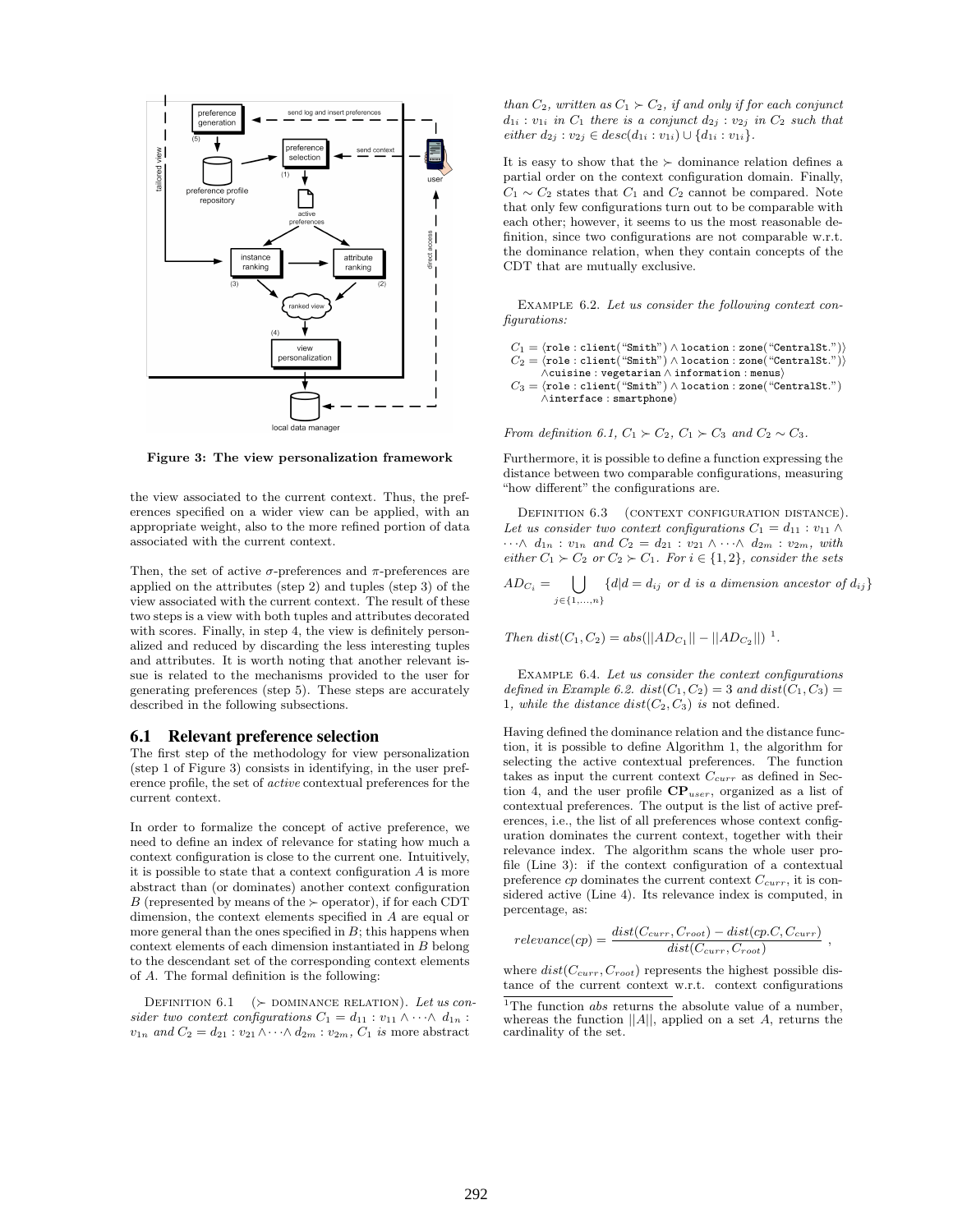|    | <b>Algorithm 1</b> Active preference selection.                    |
|----|--------------------------------------------------------------------|
|    | 1: function PREFERENCESELECTION( $C_{curr}$ , $\text{CP}_{user}$ ) |
| 2: | ${\bf P}_{active} \leftarrow \emptyset$                            |
| 3: | for all $cp \in \mathbf{CP}_{user}$ do                             |
| 4: | if $cp.C \succ C_{curr}$ then                                      |
| 5: | $R \leftarrow relevance(cp)$                                       |
| 6: | ${\bf P}_{active} \leftarrow {\bf P}_{active} \cup \{(cp.P, R)\}$  |
| 7: | end if                                                             |
| 8: | end for                                                            |
| 9: | return $P_{active}$                                                |
|    | 10: end function                                                   |

of any other active preference; indeed, the most abstract context configuration is the one corresponding to the root of the CDT,  $C_{root}$  (Line 5). In this way, preferences having the context descriptor equal to the current context have the maximum relevance index, that is 1, while preferences having the context descriptor equal to the root have the minimum relevance, that is 0. Then, the pair composed by the preference rule contained in the contextual preference and the relevance index is added to the set  $P_{active}$  (Line 6). At the end of the algorithm the  $P_{active}$  set contains the list of active preferences, each provided with the relevance index w.r.t. the current context; this set will be split into two subsets separately elaborated in the subsequent two phases.

Example 6.5. *Let us consider a preference profile (for the sake of space, preference rules are omitted):*

| $CP_1 =$ | $\langle C_1 =$ role: client ("Smith") $\land$ location:        |
|----------|-----------------------------------------------------------------|
|          | $zone("CentralSt.") \wedge information: restaurant,$            |
|          | $SQ_{\sigma 1} = , \quad S_{\sigma 1} = 0.8$                    |
| $CP_2 =$ | $\langle C_2 =$ role: client ("Smith") $\land$ information:     |
|          | restaurant,                                                     |
|          | $SQ_{\sigma2} = , \quad S_{\sigma2} = 0.5$                      |
| $CP_3 =$ | $\langle C_3 \rangle$ = role: client("Smith") $\land$ location: |
|          | zone("CentralSt.") $\land$ interface = smartphone,              |
|          |                                                                 |

 $A_{\pi 3} = ..., \quad S_{\pi 3} = 0.8$ 

*if the current context is:*

 $C_{curr} = \langle$ role : client("Smith")  $\land$  location : zone("CentralSt.")  $\land$ information : restaurants $\rangle$ 

*the resulting list of active preferences and their relevance index is*  $\langle P_{\sigma 1}, 1 \rangle$  *and*  $\langle P_{\sigma 2}, 0.75 \rangle$ *.* 

## **6.2 Attribute ranking**

The second step of the tailored view personalization methodology (Step 2 of Figure 3) consists in the ranking of the attributes included in the view tailored by the designer. The algorithm consists in decorating each attribute of the tailored view by using scores of the active  $\pi$ -preferences; if more than one rule refers to the same attribute, scores are combined by applying a specific function, such as the average value of the scores with the highest relevance, while attributes not mentioned by any preference are decorated with an indifference score, that is the value 0.5.

Two particular cases have to be considered when managing  $\pi$ -preferences: primary key attributes and attributes where a foreign key constraint is defined must be labeled with the maximum score assigned to attributes of the relation they belong to. Moreover, attributes that are referenced by other attributes must be labeled with the maximum value among

Algorithm 2 Attribute ranking algorithm. 1: function ATTRIBUTESCHEMA( $\mathbf{R}_T$ ,  $\mathbf{P}_{\pi\_active}$ ) 2: for all  $R_i(X_i) \in \mathbf{R}_T$  do<br>3: for all  $A_i \in X_i$  do 3: for all  $A_j \in X_i$  do 4: if  $P_{\text{a}}$  attive  $A_i$ . 4: if  $\mathbf{P}_{\pi,\text{active}}[A_j.\text{name}] \neq \emptyset$  then<br>5:  $A_j.\text{score} \leftarrow \text{comb\_score}_{\pi}(\mathbf{P}_{\pi})$ 5:  $A_j.score \leftarrow comb\_score_{\pi}(\mathbf{P}_{\pi}[A_j.name])$ <br>6: else else 7:  $A_j \text{.score} \leftarrow 0.5$ <br>8: end if end if 9: **if**  $A_j \in R_i[ref\_attribute]$  then<br>10:  $A_i.score \leftarrow max(\{A_i.score\})$  $A_j.score \leftarrow max({A_j.score} \cup {A_k.score}$ :  $\forall A_k \in get\_related\_fk(A_i)\})$ 11: end if 12: end for 13:  $max\_score \leftarrow max({A_j.score : \forall A_j \in X_i})$ <br>14:  $R_i[kev].score \leftarrow max\_score$ 14:  $R_i [key].score \leftarrow max\_score$ <br>15: **for all**  $A_i \in R_i$  [foreion\_ke 15: **for all**  $A_j \in R_i$  [*foreign\_key*] **do**<br>16:  $A_j \text{.score} \leftarrow \text{max\_score}$ 16:  $A_j \text{.score} \leftarrow \text{max\_score}$ <br>17: **end for** end for 18: end for 19: return  $\mathbf{R}_{\tau}$ 20: end function

the scores of all foreign keys. In fact, primary keys and foreign keys are required to join different relations and, therefore, should have the least probability to be eliminated; in the same way, the referenced attributes must have a higher relevance than those of the foreign keys they refer to.

The pseudo-code of a possible attribute ranking function is presented in Algorithm 2. The function takes as input the list  $\mathbf{R}_T$  of the relations belonging to the tailored view, and the list  $P_{\pi}$  of active  $\pi$ -preferences, selected during the previous preference selection step.  $\mathbf{R}_T$  is organized as a list of relation entries, each composed by the relation name and the scored list of attributes, i.e. pairs (name, score), belonging to the relation. Each relation has a reference to its key attribute called key, the reference to the list of foreign keys called *foreign\_keys* and the list of attributes referenced by foreign keys referenced attributes. Finally the algorithm requires the list to be ordered according to the dependency graph of the foreign keys in such a way that each relation having one or more foreign keys precedes all the referenced relations; in case foreign keys generate a loop of dependencies among relations, the designer decides the least relevant foreign key, and that is not considered, in order to break the loop. It is worth noting that this simplification does not affect the effectiveness of the overall methodology; moreover, the attribute ranking algorithm can be easily modified to take loops into consideration.

The list of active  $\pi$ -preferences  $P_{\pi}$  is reorganized as a multimap in the form  $(key : A_{\pi}, value : (S_{\pi}, R))$ , i.e., by using the attribute name as map key, and the numerical score and the relevance as entry value. It is worth noting that the multi-map structure is chosen in order to refer in a easy way to a preference, given the attribute of interest, and to avoid key collisions that may occur in the simple map; in fact, several active preferences may refer to the same attribute. The output of the algorithm is the tailored view schema ranked with preference scores.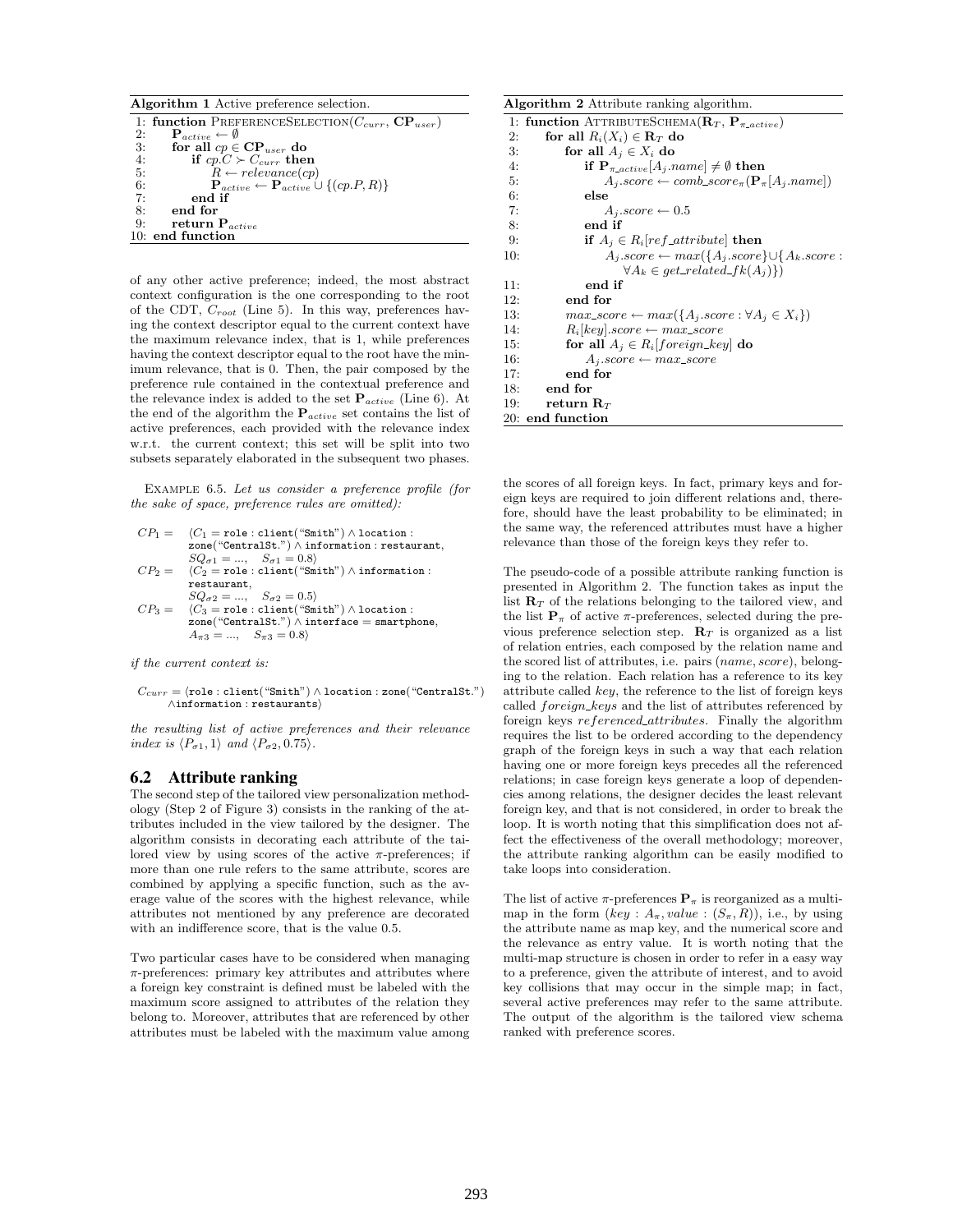The algorithm scans all attributes for each relation schema of the tailored view (Lines 2–3); for each attribute a, if there is a set of preferences referring to a (Line 4), the scores in the set are combined and the result is assigned to the score label of the attribute (Line 5); otherwise an indifference score (0.5) is assigned (Line 7). More precisely, when a key is specified (in the pseudo-code identified by using square brackets), the multi-map returns a list of all  $(S_{\pi}, R)$  tuples having the specified key; the  $comb\_score_{\pi}$  function takes in input a (not empty) list of  $(S_{\pi}, R)$  tuples and returns an overall numerical score. Several  $comb\_score_{\pi}$  functions may be adopted for combining multiple scores referred to the same attribute; the most intuitive one is defined as:

comb\_score<sub>$$
\pi
$$</sub>(list <sub>$(S_{\pi}, R)$</sub> ) =  $\frac{\sum_{(s_i, r_i) \in list : \mathcal{I}(s_j, r_j) r_j > r_i} s_i}{|(s_i, r_i) \in list : \mathcal{A}(s_j, r_j) r_j > r_i|},$ 

that is the computation of the average value of all the scores of the preferences at a minimum distance, i.e., with the highest relevance index, from the current context. The other preferences, that are more distant, are not considered.

According to the referential integrity constraints, if the current attribute is referenced by one or more foreign keys of other relations, it must have a score equal or greater than the maximum one of all the referencing foreign keys, that are returned by the  $get\_related\_fk$  function (Lines 9–11). It is worth noting that the particular ordering on the relation list guarantees that foreign keys are scored before the referenced attribute. For the same reason, after all the attributes of a relation have been analyzed, the scores of its primary key and foreign keys are updated with the maximum score contained in the relation (Lines 14–17).

It may happen that some preferences are related to attributes not contained in the examined view; in this case, the algorithm automatically discards those preferences.

Example 6.6. *Let us consider a view containing a projection of the* RESTAURANT *table, and* RESTAURANT\_CUISINE *and* cuisine *tables of the PYL database schema proposed in Figure 1, with the following list of active* π*-preferences:*

 $P_{\pi1} = \langle \{\texttt{name}, \texttt{cusing.} \texttt{description}, \texttt{phone}, \texttt{closingday}\}, 1 \rangle$ ,  $R = 1$  $P_{\pi2} = \langle \{\text{address}, \text{city}, \text{state}, \text{phone}\}, 0.1 \rangle$ ,  $R = 0.2$  $P_{\pi3} = \langle \{\texttt{fast}, \texttt{email}, \texttt{website} \}, 0.1 \rangle$ ,  $R = 0.2$ 

*The resulting ranked schema is:*

```
restaurants(restaurant id:1, name:1, address:0.1, zipcode:0.5,
      city:0.1, phone:1, fax:0.1, email:0.1, website:0.1,
      openinghourslunch:0.5, openinghoursdinner:0.5,
      closingday:1, capacity:0.5, parking:0.5)
restaurant cuisine(restaurant id:0.5, cuisine id:0.5)
cuisines(cuisine id:1, description:1)
```
As said above, these values will be used to automatically decide which columns will be loaded on the user device, based on the available memory.

#### **6.3 Tuple ranking**

The third step of the methodology (step 3 of Figure 3), that is performed in parallel with the previous one, consists in ranking the tuples contained in the view. The basic idea is the same as for attribute ranking: for each tailored relation,

```
Algorithm 3 Tuple ranking algorithm
 1: function INSTANCEDATA(\mathbf{r}_{db}, \mathbf{Q}_T, \mathbf{P}_{\sigma})<br>2: view \leftarrow \emptyset2: view \leftarrow \emptyset<br>3: for all q \in3: for all q \in \mathbf{Q}_T do<br>4: score\_map \leftarrow \emptyset4: score\_map \leftarrow \emptyset<br>5: for all p \in \mathbf{P}_{\sigma}5: for all p \in \mathbf{P}_{\sigma} do<br>6: if a.get_from_
  6: if q.get\_from\_table() = p.get\_origin\_table()then
  7: r_{dummy\_view} \leftarrow q. selection(\mathbf{r}_{db}) \cap p.SQ_{\sigma}(\mathbf{r}_{db})8: for all t \in r_{dummy\_view} do<br>9: score\_map[t.key] = p9: score\_map[t.key] = p<br>10: end for
10: end for<br>11: end if
11: \qquad \qquad \text{end if}<br>12: \qquad \qquad \text{end for}12: end for<br>13: r_{curr\_view}13: r_{curr\_view} \leftarrow q(\mathbf{r}_{db})<br>14: for all t \in r_{current}14: for all t \in r_{curr\_view} do
15: if score\_map[t-key] \neq \emptyset then
16: t-score \leftarrow comb\_score_{\sigma}(score\_map[t.key])17: else<br>
18: t18: t_score \leftarrow 0.5<br>19: end if
19: end if<br>20: end for
20: end for<br>
21: end for
21: view ← view \cup {r_{curr\_view}}<br>22: end for
22: end for 23: return
           return view
24: end function
```
it applies all the scores of the active  $\sigma$ -preferences; if more than one rule refers to the same tuple, scores are combined by means of a function similar to those discussed in the previous section, while tuples not referred by any preference are decorated with an indifference score.

Algorithm 3 presents the tuple-ranking function. This time, instead of taking as input the schema of the relations in the tailored view, the function takes as input the global database  $\mathbf{r}_{db}$  organized as a set of relations  $\{r_1, ..., r_n\}$ , the set of queries  $\mathbf{Q}_T$  provided by the designer for tailoring the view, and the set of active  $\sigma$ -preferences  $P_{\sigma}$  provided by the preference selection algorithm and organized as a list of elements  $(SQ_{\sigma}, S_{\sigma}, R)$ . It is assumed that all the queries contained in  $\mathbf{Q}_T$  are composed by selection and projection operations on a relation, or at most they contain semi-join operators, similarly to the definition of the  $\sigma$ -preference selection query; in fact, the tailoring methodology [3] aims at selecting the part of the database to be presented to the user and, therefore, it does not perform any advanced elaboration that might modify either the relation schema or the instance values. The output of the algorithm is the data view tailored by the designer with tuples decorated with the computed preference scores.

The algorithm is composed by a main loop for scanning all the queries contained in  $\mathbf{Q}_T$  (Line 3). For each query, aiming at generating a relation belonging to the view, the  $\mathbf{P}_\sigma$  set is visited in order to select preferences expressed on the current relation (Line 5); the test is performed by comparing the name of the origin table of the preference and the name of the relation on which the query is performed (  $p.get\_origin\_table$  and  $get\_from\_table$  are the functions for retrieving the names of the two relations; Line 6).

The subset of tuples interested by the current preference is computed by intersecting the result of  $SQ_{\sigma}$  and the one of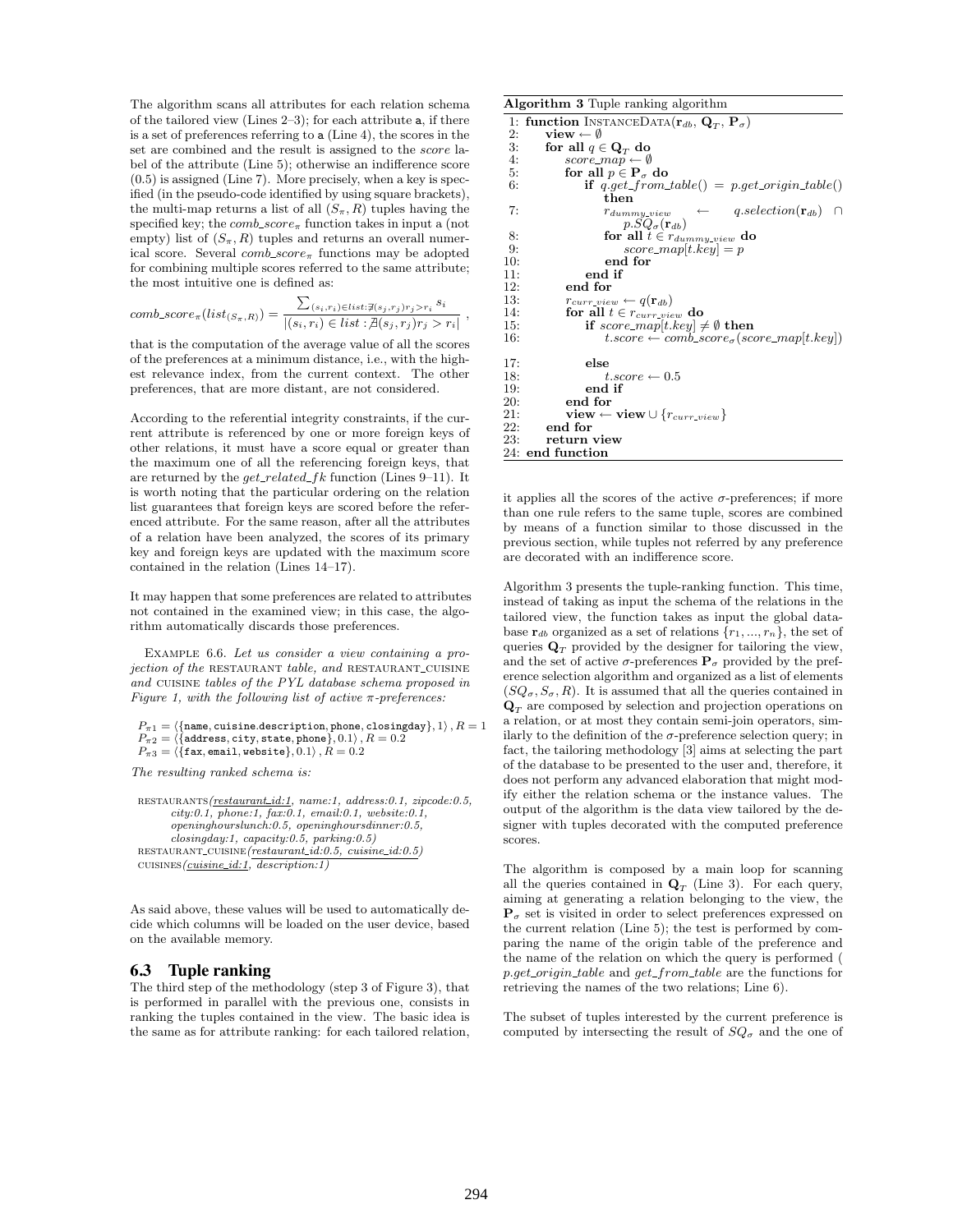the selection expressed by the current tailoring query both performed on the database  $r_{db}$  (Line 7); the projections expressed in the tailoring query are not performed in order to obtain a result set with a schema equal to the origin table. For each tuple of the selected subset, the preference is stored in a (initially empty) multi-map score\_map organized in the form  $(key: tuple\_key, value: (SQ_{\sigma}, S_{\sigma}, R))$ . Several preferences may refer to the same tuple, therefore there may be several scores expressed for the same tuple (Line 8).

Once all the active preferences on the current relation have been processed, they are combined and applied to the table of the view which is obtained by performing the current tailoring query on the global database (Lines 13). Thus, for each tuple of the current relation, scores are retrieved from the map by specifying the tuple key, and combined by means of the  $comb\_score_{\sigma}$  function (Lines 14–16); if no score is specified, an indifference score is assigned (Line 18). As for the attribute ranking in Section 6.2, several  $comb\_score_{\sigma}$ functions can be defined. The most intuitive one computes the average value of all active  $\sigma$ -preferences that are not overwritten by  $(own\_by)$  any other preference:

 $comb\_score_{\sigma}(list_{(SQ_{\sigma},S_{\sigma},R)}) =$ 

 $\frac{\sum_{(q_i, s_i, r_i) \in list : \nexists (q_j, s_j, r_j) : (q_i, s_i, r_i) \text{ow} \text{w} \text{r} \text{b} \text{y} (q_j, s_j, r_j) \text{ } s_i}}{|(s_i, r_i) \in list : \nexists (q_j, s_j, r_j) : (q_i, s_i, r_i) \text{ow} \text{w} \text{r} \text{b} \text{y} (q_j, s_j, r_j)|} \text{ .}$ 

It is possible to state that a  $\sigma$ -preference  $P_{\sigma}$  is overwritten by another preference  $P_{\sigma 2}$  if and only if:

- the relevance of  $P_{\sigma 1}$  is smaller than the relevance of  $P_{\sigma 2}$
- the  $SQ_{\sigma_1}$  of  $P_{\sigma_1}$  and the  $SQ_{\sigma_2}$  of  $P_{\sigma_2}$  are such that:
	- for each selection  $s_{cond\_i}$  expressed in  $P_{\sigma\,1}$  there is a selection  $s_{cond,j}$  in  $P_{\sigma 2}$  expressed on the same relation, and
	- for each atomic condition  $ac_k$  contained in  $s_{cond\_i}$ there is an atomic condition  $ac_m$  contained in  $s_{cond,j}$  expressed with the same form  $(A\theta B)$  or  $A\theta c$ ) on the same attribute (or two attributes).

Nevertheless other formulas can be defined for combining scores.

Finally, the obtained ranked relations are added to a view set (Line 20) that, at the end of the algorithm, represents the final tailored view decorated with instance scores. Preferences that have been considered active for the current context, but refer to relations discarded by the designer during the tailoring process, are automatically discarded.

EXAMPLE 6.7. Let us consider the views on the RESTAUrant*,* restaurant cuisine *and* cuisine *tables of the PYL database shown in Figure 4; the following list of preferences represents some common preferences of the user, tagged with relevance* 0.2*, and some preferences specific for the current context, tagged with relevance* 0.8 *or* 1*:*

| $P_{\sigma 1} = \langle$ restaurant $\ltimes$ restaurant_cuisine $\ltimes$                                                                                                                                                                                                                                                                                                                                                                                        |  |  |  |
|-------------------------------------------------------------------------------------------------------------------------------------------------------------------------------------------------------------------------------------------------------------------------------------------------------------------------------------------------------------------------------------------------------------------------------------------------------------------|--|--|--|
| $\sigma_{\text{cusing.description}=\text{``Chinese''}~\text{cuisse}}$ cuisine, $0.8 \rangle$ , $R=1$                                                                                                                                                                                                                                                                                                                                                              |  |  |  |
| $P_{\sigma 2} = \langle$ restaurant $\ltimes$ restaurant_cuisine $\ltimes$                                                                                                                                                                                                                                                                                                                                                                                        |  |  |  |
| $\sigma_{\text{cuisine. description}=\text{``Pizza''}}\text{cuisine},0.6\big\rangle$ , $R=0.8$                                                                                                                                                                                                                                                                                                                                                                    |  |  |  |
| $P_{\sigma 3} = \langle$ restaurant $\ltimes$ restaurant_cuisine $\ltimes$                                                                                                                                                                                                                                                                                                                                                                                        |  |  |  |
| $\sigma_{\texttt{cusing.description}=``\texttt{Steakhouse}''}\, \texttt{cusing}, 1\rangle$ , $R=1$                                                                                                                                                                                                                                                                                                                                                                |  |  |  |
| $P_{\sigma 4} = \langle$ restaurant $\ltimes$ restaurant_cuisine $\ltimes$                                                                                                                                                                                                                                                                                                                                                                                        |  |  |  |
| $\sigma_{\rm cuisine. description='Kebab" }$ cuisine, $0.2 \rangle$ , $R=0.2$                                                                                                                                                                                                                                                                                                                                                                                     |  |  |  |
|                                                                                                                                                                                                                                                                                                                                                                                                                                                                   |  |  |  |
| $P_{\sigma 5} = \Big \langle \begin{array}{l} \sigma_{\text{opening} \text{boundary-lunch}=13:00} \text{restaurant}, 0.8 \Big \rangle \, , R = 0.2 \\ P_{\sigma 6} = \Big \langle \begin{array}{l} \sigma_{\text{opening} \text{boundary-lunch}=15:00} \text{restaurant}, 0.2 \Big \rangle \, , R = 0.2 \end{array} \right.$                                                                                                                                      |  |  |  |
| $P_{\sigma 7} = \langle \sigma_{\text{openinghourslunch}\geq 11:00\land\text{openinghourslunch}\leq 12:00}$                                                                                                                                                                                                                                                                                                                                                       |  |  |  |
| restaurant, 1), $R=1$                                                                                                                                                                                                                                                                                                                                                                                                                                             |  |  |  |
| $\begin{array}{l} P_{\sigma 8}=\big\langle \begin{array}{l} \sigma_{\text{opening} \text{boundary} \text{glu} \text{n} \text{ch} = 13:00} \texttt{res} \texttt{t} \texttt{a} \texttt{u} \texttt{r} \texttt{a} \texttt{t},0.5 \big\rangle \,, R=1 \\ P_{\sigma 9}=\big\langle \begin{array}{l} \sigma_{\text{opening} \text{boundary} \text{glu} \text{n} \text{ch} > 13:00} \texttt{res} \texttt{t} \texttt{a} \texttt{u} \texttt{r} \texttt{a} \texttt{t},0.2 \$ |  |  |  |
|                                                                                                                                                                                                                                                                                                                                                                                                                                                                   |  |  |  |

*The listed preferences can be divided into two groups according to the attributes on which they are expressed: one expressing preferences on the restaurant cuisine and the other one on the opening hours. Then, the scores are assigned to each restaurant as shown in Figure 5.*

| Restaurant       | opening hour         | cuisine                |
|------------------|----------------------|------------------------|
| Pizzeria Rita    | (1, 1)               | (0.6, 0.2)             |
| Cing Restaurant  | (1, 1)               | (0.6, 0.2), (0.8, 1)   |
| Cantina Mariachi | (0.5, 1), (0.8, 0.2) |                        |
| Turkish Kebab    | (1, 1)               | (0.6, 0.2), (0.2, 0.2) |
| Texas Steakhouse | (1, 1)               | (1, 1)                 |
| Cong Restaurant  | (0.2, 1)             | (0.8, 0.2)             |

#### Figure 5: Example of assignment of scores to tuples

*In the obtained list there are two overwritten scores:* (0.6, 0.2) *for "Cing Restaurant" and* (0.6, 0.2) *for "Cantina Mariachi". Finally, the final score of each tuple is computed as the average of all the atomic scores. Figure 6 shows the RESTAU-*RANT *ranked table; all tuples of other tables are ranked with* 0.5 *score since no preference is expressed on them.*

| rest_id | name             | openinghours | $\cdots$             | score |
|---------|------------------|--------------|----------------------|-------|
|         | Pizzeria Rita    | 12:00        | $\cdots$             | 0.8   |
| 2       | Cing Restaurant  | 11:00        | $\cdots$             | 0.9   |
| 3       | Cantina Mariachi | 13:00        | $\cdots$             | 0.5   |
|         | Turkish Kebab    | 12:00        | $\cdots$             | 0.6   |
| 5       | Texas Steakhouse | 12:00        | $\ddot{\phantom{a}}$ |       |
| 6       | Cong Restaurant  | 15:00        |                      | 0.5   |

Figure 6: Example of scored RESTAURANT table

#### **6.4 View personalization**

The last step of the methodology (step 4 of Figure 3) aims at performing the personalization of the tailored view proposed by the designer. This personalization is performed by filtering out the less relevant parts of the tailored view, which are identified on the basis of the scores computed in the previous steps. It is worth noting that the view can only be reduced and cannot be extended by including tuples and attributes discarded by the designer, because this would be in contrast with the previous tailoring steps; therefore, all the possible personalized views are contained in the original tailored view. Moreover, data filtering has to be performed without violating referential constraints specified by the database schema; therefore, relations related by foreign key constraint must contain coherent data.

When considering a tailored view composed by several relations, and scoring is adopted for tuples and for attributes,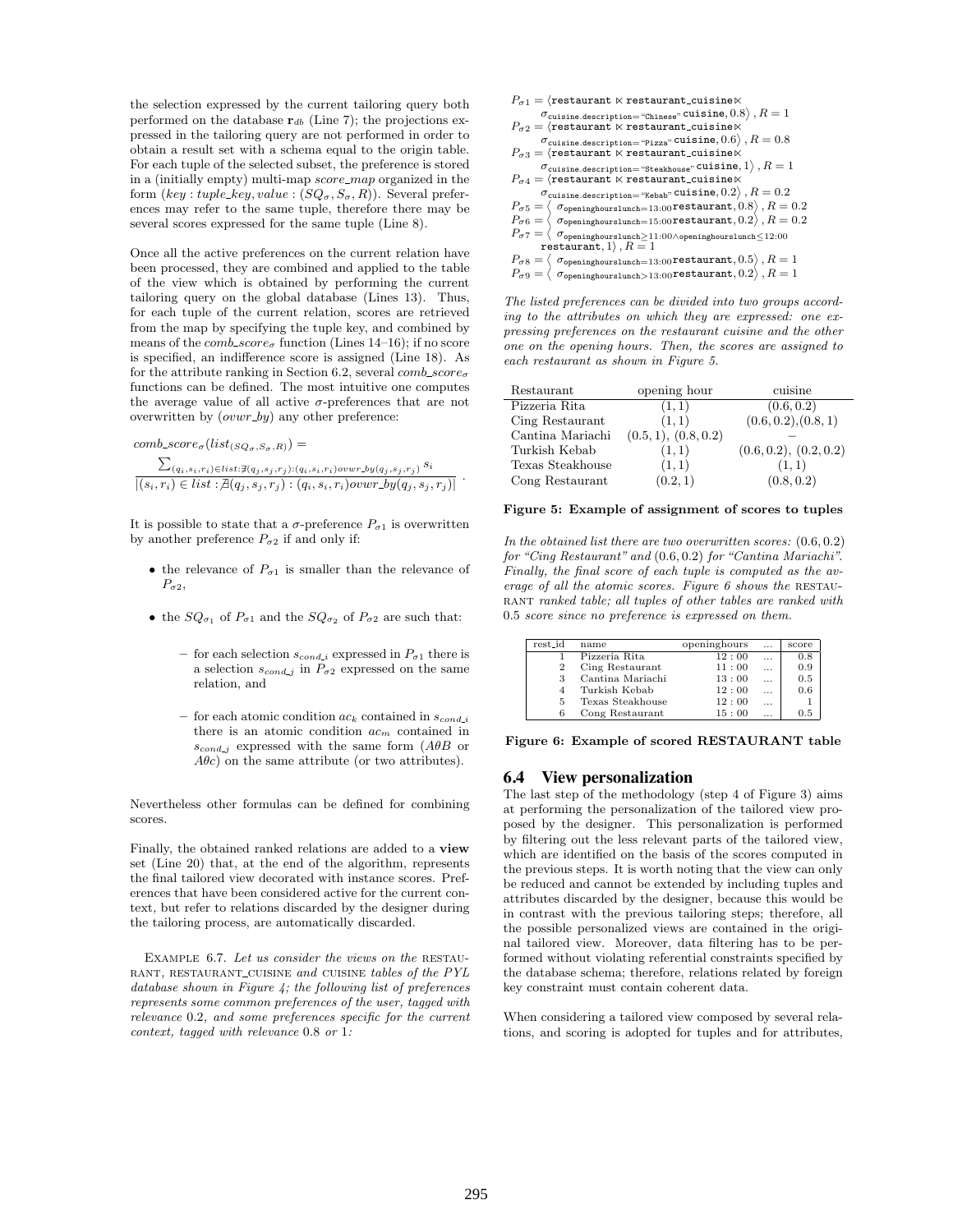

Figure 4: Example of tables of PYL database

there are several degrees of freedom for the personalization, leading to a large set of possible approaches. Due to this large set of approaches, a greedy algorithm is adopted here for performing view personalization in an easy and fast way; the aim is to perform a balanced personalization among the several relations, by considering the available memory space.

#### *6.4.1 Physical considerations*

The view personalization step requires a model of the data occupation in memory; more precisely, it is necessary to estimate 1) which is the size of a given relation and 2) which is the maximum number of tuples allowed for relation for a given space amount in memory. The memory model strongly depends on the storage format of the view; in particular, two different formats can be considered for storing the view on the user device: the textual format (such as the XML-based one), and the DBMS-based one. In case of textual format, the size of a table, and in general of the global database, can be estimated as the dimension of the text file containing the data, that is equal to the number of ASCII characters contained into the file multiplied by the cost of a single character (usually 1 byte for ASCII code). Otherwise, in case a DBMS is used for storing the view on the user device, several DBMSs provide models for estimating the occupation of a single table and of the overall database. For instance, the occupation model for Microsoft SQL Server is proposed in [15]. Given a database schema, formulas provided by both models can be inverted in order to compute the maximum number of tuples that fit into a memory area with a specified size. In case the occupation model is not specified for a particular DBMS, it is necessary to adopt an iterative greedy approach for identifying the number of tuples that can be stored in memory; this topic will be delved into at the end of this section.

In this work, two functions are used for the estimation of memory occupation independently of the storage format:  $size(\#tuples, relation\_schema)$ , which computes the amount of memory occupied by a table containing a specified number of tuples, and  $qet-K(memory\_dimension, relation\_schema)$ , which computes the maximum number of tuples to be stored in a table fitting a specific amount of memory.

Considering the adopted model, we specify the constraint on the memory dimension as the simple formula:

$$
\sum_{r_i \in \textbf{view}} size(|r_i|, R_i) \leq dim_{memory} ,
$$

that means that the sum of the occupation of each table of the view, computed by using the function provided by the

occupation model, must be less or equal than the available memory space.

#### *6.4.2 The Personalization Algorithm*

The pseudo-code of the view personalization function is presented in Algorithm 4. The function takes as input the scored view with its scored schema  $R_T$  produced by the previous steps, and two numerical parameters representing the memory dimension  $dim_{memory}$  and the *threshold* specified by the user in the domain  $[0; 1]$ . The output is the personalized view with its updated schema  $\mathbf{R}_T$ .

The algorithm is composed by two main parts, the first one performing a medium-grain tailoring of the relations' attributes and the second one a fine grain filtering on tuples. The first part is composed by a loop scanning the whole set of view relations. Each relation is tailored according to the threshold received as parameter: all attributes having a score smaller than the threshold are discarded (Lines 3– 7). It is worth noting that the greater this parameter is, the larger the resulting relation schema: if threshold is set to 1, no attribute is removed from the schema proposed by the designer; on the contrary, if it is 0, the entire schema is dropped and the view is empty. Moreover, when considering scoring rules adopted in Section 6.2, this tailoring process produces always a view where referential integrity constraints are satisfied; in fact, it is not possible that a relation has no primary key or a foreign key is a dangling reference. Then, for each relation the average schema score is computed on the remaining attributes (Line 8) and, finally, the inner loop of a bubble-sort algorithm is performed to sort the already analyzed part of the relation list according to the average schema score from the highest to the lowest. In case of equal average schema score, relations are ordered so that relation  $R_i$  with foreign keys come after relations that  $R_i$  refers to. At the end of the computation, the result of this first part is the list of relations personalized on the attributes and ordered on average schema scores, which represent the degree of interest of each relation, and, secondary, on foreign key dependencies.

In the second part of the algorithm, the list of tables' schemas previously customized is scanned in the computed order, based on the average schema score, and each relation is personalized according to scores on tuples and satisfying relations dependencies. For each relation, the tuples are updated by projecting only the selected columns (Line 17); then, they are filtered according to dependencies with other relations already analyzed that are stored in the personalized view set (Lines 18–23): the current relation is semi-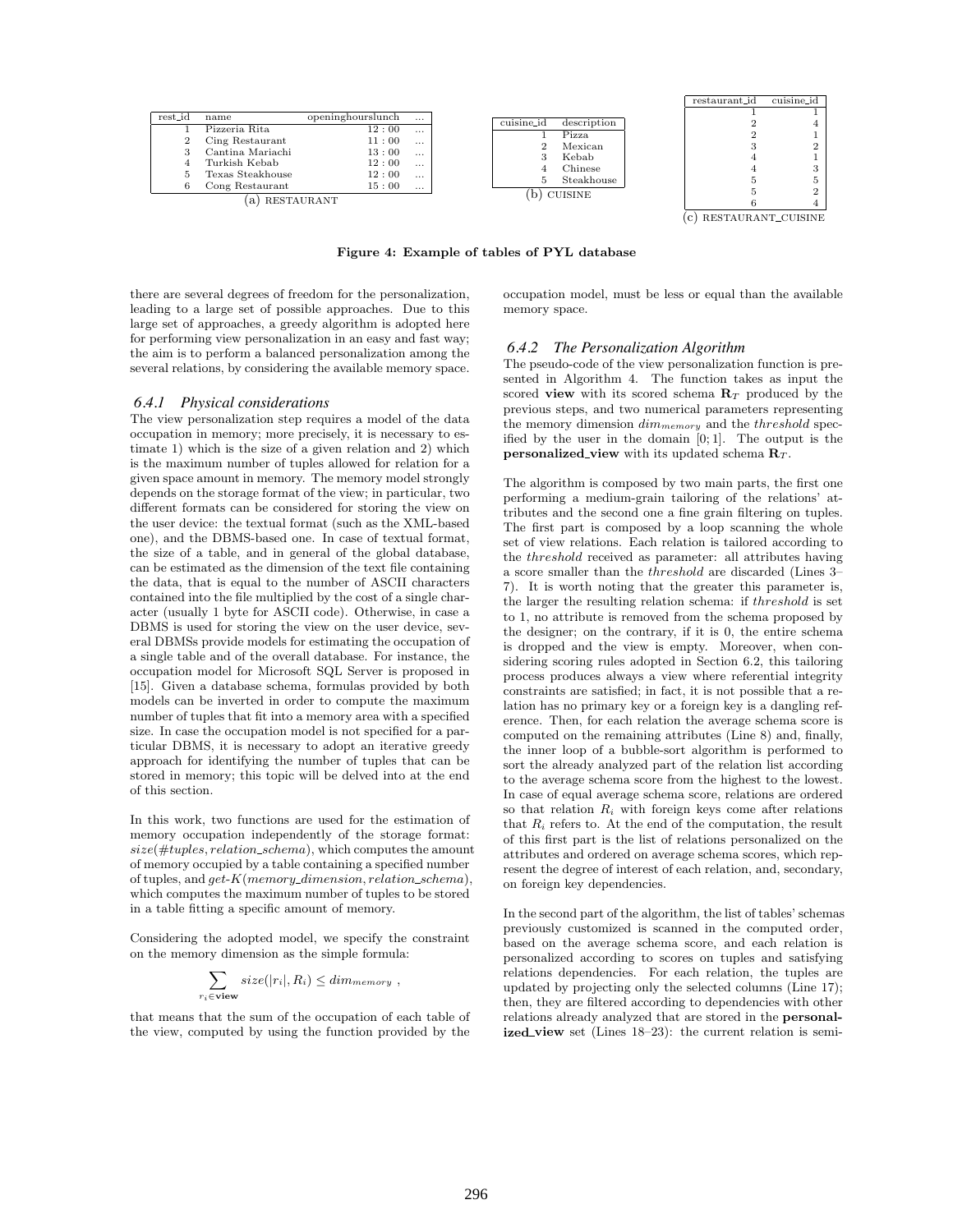|  | Algorithm 4 View personalization algorithm |  |
|--|--------------------------------------------|--|
|--|--------------------------------------------|--|

|          | 1: function PERSONALIZEVIEW(view, $\mathbf{R}_T$ , $dim_{memory}$ ,                                                              |
|----------|----------------------------------------------------------------------------------------------------------------------------------|
|          | threshold)                                                                                                                       |
| 2:       | for all $R_i(X_i) \in \mathbf{R}_T$ do                                                                                           |
| 3:<br>4: | for all $A_j \in X_i$ do                                                                                                         |
| 5:       | if $A_i$ score $\lt$ threshold then<br>$R_i(X_i) \leftarrow R_i(X_i) - \{A_i\}$                                                  |
| 6:       | end if                                                                                                                           |
| 7:       | end for                                                                                                                          |
| 8:       | $R_i(X_i)$ .score $\leftarrow average\_score(R_i(X_i))$                                                                          |
| 9:       | for all $j = 0$ to $i - 1$ do                                                                                                    |
| 10:      | $R_j(X_j)$ .score $\lt$ $R_i(X_i)$ .score $\vee$<br>if                                                                           |
|          |                                                                                                                                  |
|          | $(R_j(X_j))score = R_i(X_i)score$<br>$\land R_j(X_j)$ references to $R_i(X_i)$ then                                              |
| 11:      | $swap(R_i(X_i), R_i(X_i))$                                                                                                       |
| 12:      | end if                                                                                                                           |
| 13:      | end for                                                                                                                          |
| 14:      | end for                                                                                                                          |
| 15:      | personalized_view $\leftarrow \emptyset$                                                                                         |
| 16:      | for all $R_i(X_i) \in \mathbf{R}_T$ do                                                                                           |
| 17:      | $r_i \leftarrow \pi_{\forall a \in R_i(X_i)} (\mathbf{view})$                                                                    |
| 18:      | for all $j = 0$ to $i - 1$ do                                                                                                    |
| 19:      | $R_i(X_i)$ references to $R_i(X_i)$<br>if                                                                                        |
|          | $R_i(X_i)$ references to $R_j(X_j)$ then                                                                                         |
| 20:      | $r_j \leftarrow \pi_{\forall a \in R_j(X_j)}$ (personalized_view)                                                                |
| 21:      | $r_i \leftarrow r_i \ltimes r_j$                                                                                                 |
| 22:      | end if                                                                                                                           |
| 23:      | end for                                                                                                                          |
| 24:      | $base\_quota$<br>$quot a_{R(X)}$<br>$^{+}$                                                                                       |
|          |                                                                                                                                  |
|          | $\left[\frac{R_i(X_i) \cdot score}{\sum_{R_i(X_i) \in \mathbf{R}_T} R_j(X_i) \cdot score}\right] \cdot (1 - base\text{-}quotra)$ |
| 25:      | $K \leftarrow get\text{-}K(dim_{memory}\cdot quota_{R(X)}, R(X))$                                                                |
| 26:      | $r_i \leftarrow top\text{-}K(order\_by_{tuple\_score}(r_i))$                                                                     |
| 27:      | $personalized\_view \leftarrow personalized\_view \cup$                                                                          |
|          | $\{r_i\}$                                                                                                                        |
| 28:      | end for                                                                                                                          |
| 29:      | return personalized_view, $\mathbf{R}_T$                                                                                         |
| 30:      | end function                                                                                                                     |
|          |                                                                                                                                  |

joined with each already analyzed relation with which it is related by means of a foreign key. In this way, each relation contains only tuples satisfying referential integrity constraints. It is worth noting that each relation is constrained by the previous ones; therefore, according to the list ordering criterion, relations with higher schema score have a higher freedom with respect to the ones with lower schema scores. Moreover, it may happen that, during this filtering, tuples with a high score are removed in order to satisfy referential integrity constraints; however, this situation does not represent a problem since the preference strategy is intended as a "soft" approach aiming at suggesting a possible personalization while referential integrity represents a hard constraint to be satisfied.

Once the constraints are fulfilled, tuples are personalized by ordering their scores and by applying a  $top-K$  selection (Lines  $24-27$ ). The K parameter states the maximum number of tuples that are stored in each table; for this reason, it is computed according to the relevance of the relation. A percentage quota of the memory space is assigned by means of a formula as the ratio between the average schema scores of the current relation and the sum of schema score of all the relations belonging to the view. It is worth noting that, by definition, the sum of all the percentage quotas is 1. Moreover, a  $base\_\text{quot}$ , by default equal to 0, can be set by the designer or by the user in order to assign a minimum space to tables; the higher the *base\_quota*, the lower is the variance on relation dimensions. Given the percentage quota, the  $K$  parameter is computed by means of the  $get-K$  function defined by the memory occupation model. Note that this function is used for computing the maximum number of tuples of each relation that can be stored on the device. However, if an original relation belonging to the view tailored by the designer contains a smaller number of tuples or the customization process performs a very hard filter, part of the reserved space may remain empty. Thus, an improved version of Algorithm 4 may be defined for redistributing the spare space among the other tables. Finally, the overall customized view, called **personalized\_view**, is updated with the computed relation.

Since the algorithm computes the  $K$  value for the  $top-K$ function by means of a memory occupation model, in case this model is missing the algorithm cannot be applied as it is. Instead, it is possible to tackle the problem in an iterative way by incrementally adding tuples to tables by fulfilling the balancing established by the table quotas.

Example 6.8. *Let us consider the ranked tables' schema from Example 6.6:*

| CUISINES $(cuisine_id:1, description:1)$                             |
|----------------------------------------------------------------------|
| RESTAURANT_CUISINE $(restaurant\_id: 0.5, \text{ cuisine\_id}: 0.5)$ |
| RESTAURANTS (restaurant_id:1, name:1, address:0.1,                   |
| $zipcode:0.5, city:0.1, phone:1, fax:0.1, email:0.1,$                |
| $we b site: 0.1, \, closing day: 1, \, open in a hour slunch: 0.5,$  |
| $opening hoursdinner: 0.5, capacity: 0.5, parking: 0.5)$             |
| When using a threshold equal to 0.5, the resulting reduced           |

*schema is:*

cuisines*(cuisine id:1, description:1)*

restaurant cuisine*(restaurant id:0.5, cuisine id:0.5)* restaurants*(restaurant id:1, name:1, zipcode:0.5, phone:1, closingday:1, openinghourslunch:0.5, openinghoursdinner:0.5, capacity:0.5, parking:0.5)*

*Then, it is possible to compute the average schema score: the second column of the table in Figure 7 shows the average scores of previous tables together with ones of other tables omitted in the previous part of the example. Finally, when considering 2Mb of available memory, it is possible to compute the space reserved for each table as shows the third column of the table in Figure 7.*

| Table              | Average Score Memory (Mb) |      |
|--------------------|---------------------------|------|
| <b>CUISINES</b>    |                           | 0.50 |
| <b>RESTAURANTS</b> | 0.72                      | 0.35 |
| <b>RESERVATION</b> | 0.72                      | 0.35 |
| <b>SERVICE</b>     | 0.6                       | 0.30 |
| RESTAURANT_CUISINE | 0.5                       | 0.25 |
| RESTAURANT_SERVICE | 0.5                       | 0.25 |

Figure 7: Example of computation of table disc space

## **6.5 Preference generation**

Besides the described personalization flow, a further issue to be taken into account is the generation of preferences (step 5 of Figure 3). Two main approaches can be used for